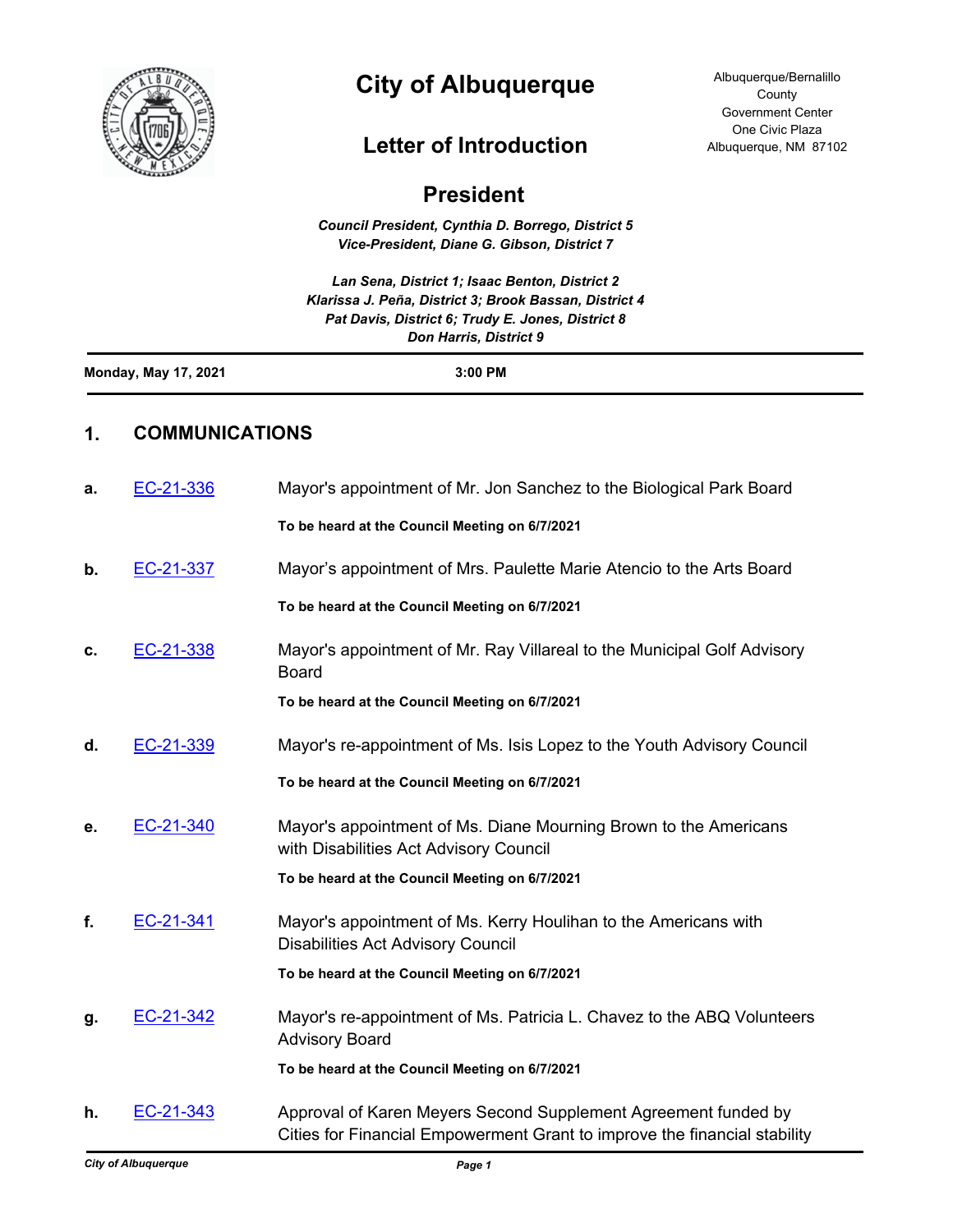of low and moderate income households

#### **Referred to the Finance & Government Operations Committee**

**i.** [EC-21-344](http://cabq.legistar.com/gateway.aspx?m=l&id=/matter.aspx?key=12474) One Civic Plaza Right of Way Vacation - Project# PR-2020-004748, SD-2021-00028, Tim Solinski agent(s) for City Of Albuquerque requests Vacation Of Public Right-Of-Way, for all or a portion of the alleyway 161.3 feet in length, 16 feet in width, and 483.9 square feet in size along 5th Street NW south of Marquette Avenue NW, containing approximately 2.2273 acres

#### **To be heard at the Council Meeting on 6/7/2021**

**j.** [EC-21-345](http://cabq.legistar.com/gateway.aspx?m=l&id=/matter.aspx?key=12475) Approving The Agreement Between Albuquerque Fire Rescue And Albuquerque Ambulance Service For The Provision Of Ambulance **Services** 

**To be heard at the Council Meeting on 6/7/2021**

### **2. INTRODUCTIONS**

**a.** [O-21-62](http://cabq.legistar.com/gateway.aspx?m=l&id=/matter.aspx?key=12476) Approving A Project Involving Affordable Solar Installation, Inc. Pursuant To The Local Economic Development Act And City Ordinance F/S O-04-10, The City's Implementing Legislation For That Act, To Support The Acquisition, Renovation, Development, Improvement And Equipping Of A Facility For A Renewable Energy Production And Storage Technology Research And Development Company In Albuquerque, New Mexico; Authorizing The Execution Of A Project Participation Agreement And Other Documents In Connection With The Project; Making Certain Determinations And Findings Relating To The Project Including The Appropriation Of Funds; Ratifying Certain Actions Taken Previously; And Repealing All Actions Inconsistent With This Ordinance (Bassan, by request)

**To be heard at the Council Meeting on 6/7/2021**

**b. [O-21-63](http://cabq.legistar.com/gateway.aspx?m=l&id=/matter.aspx?key=12478)** Amending The Scope Of The Greater Albuquerque Bicycling Advisory Committee, § 2-6-15 Of The Code Of Ordinances, To Include Active Transportation Users, And Amending The Title Of The Committee To Be The Greater Albuquerque Active Transportation Committee (Benton)

**To be heard at the Council Meeting on 6/7/2021**

**c.** [R-21-160](http://cabq.legistar.com/gateway.aspx?m=l&id=/matter.aspx?key=12472) Accepting The Recommendations Of The Balloon Landing Task Force (Harris, Bassan)

**Referred to the Finance & Government Operations Committee**

**d.** [R-21-161](http://cabq.legistar.com/gateway.aspx?m=l&id=/matter.aspx?key=12477) **Establishing Traffic Management And Safety Improvements To Universe**